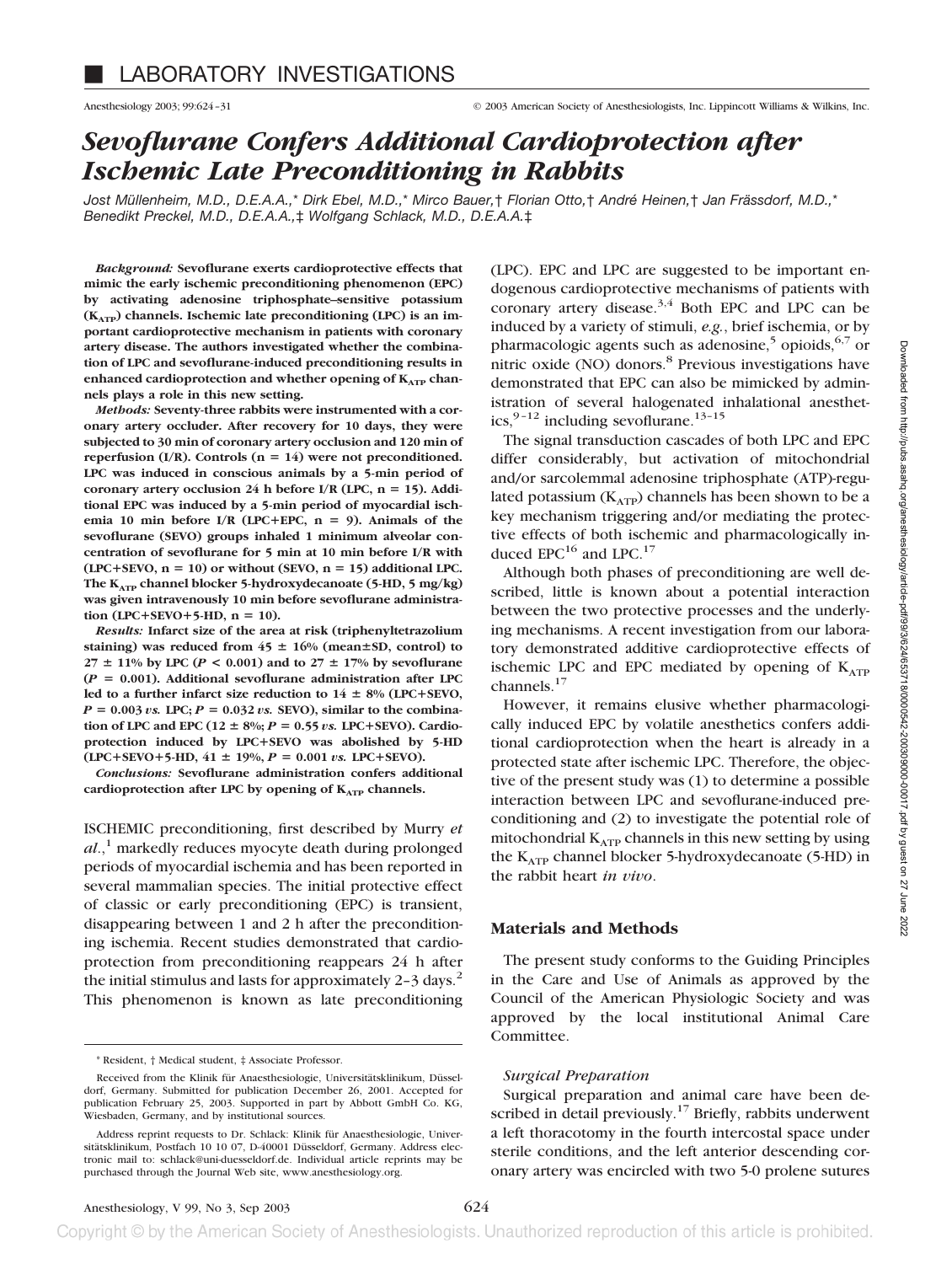with atraumatic needles (Ethicon 5/0, 1-metric, TF, Johnson-Johnson, Brussels, Belgium). A reinforced tube (2.5-mm internal diameter; Mallinckrodt Medical, Athlone, Ireland) was tunneled subcutaneously and externalized between the scapulae. The internal end was placed close to the sutures around the coronary artery and fixed at the pericardium. The two sutures were then externalized through this tube. The chest wound was closed in layers and covered by a vest (Rabbit jacket size M; Byron, Grand Island, NY) to protect the tube and the externalized sutures until the end of the experiments. Postoperative analgesia and antibiotic prophylaxis were provided by subcutaneous injection of piritramide (2 mg/kg) and amoxicillin (15 mg/kg), respectively.

#### *LPC Protocol*

Rabbits were allowed to recover for 7 to 10 days. Then one pair of sutures was tightened for 5 min to induce occlusion of the coronary artery. This was verified by the immediate occurrence of ST-segment elevations in the electrocardiogram (SC 9000; Siemens AG, Düsseldorf, Germany). At the end of the 5-min period of coronary artery occlusion, the suture was released and removed to ensure proper reperfusion, which was verified by the disappearance of the electrocardiogram changes within 5 min in each animal.

#### *EPC and Myocardial Infarction Protocol*

The EPC and myocardial infarction protocol has been described in detail previously.<sup>18</sup> Briefly,  $\alpha$ -chloraloseanesthetized New Zealand White rabbits weighing a mean of  $2.8 \pm 0.16$  kg were instrumented for measurement of aortic pressure (Statham transducer PD23; Gould, Cleveland, OH), cardiac output (CO; 4S ultrasonic flow probe, T 208; Transonic Systems Inc., Ithaca, NY), and left ventricular (LV) pressure (Millar tip catheter 5F, SPC-340; Millar, Houston, TX). The remaining second suture around the coronary artery was dissected free, and a plastic tube was placed around this suture for later coronary artery occlusion. The effectiveness of coronary artery occlusion was verified by the appearance of epicardial cyanosis and changes in the surface electrocardiogram. Ventricular fibrillation during coronary artery occlusion was treated by electrical defibrillation (5 J; DCS261 Defibrillator; Piekser, Ratingen, Germany). After coronary artery occlusion, the snare occluder was released and reperfusion was verified by the disappearance of epicardial cyanosis and disappearance of the electrocardiogram changes within 5 min in each animal. Temperature was measured inside the pericardial cradle and maintained between 38.3° and 38.7°C by adjusting a heating pad and an infrared lamp.

# *Infarct Size Assessment*

After 2 h of reperfusion, the heart was arrested by injection of potassium chloride solution into the left atrium and quickly excised. The size of the area at risk was then determined by Evans blue staining of the nonischemic area, and infarct size within the area at risk was determined by triphenyltetrazolium chloride staining as described previously.<sup>18</sup>

# *Study Protocol*

The study protocol is shown in figure 1. Eighty-two rabbits were assigned to one of the six groups, and all animals were subjected to 30 min of sustained ischemia followed by 120 min of reperfusion. In the control group, rabbits were not preconditioned. In the LPC group, LPC was elicited in awake animals by one 5-min period of coronary artery occlusion 24 h before the sustained ischemia. Rabbits of the sevoflurane (SEVO) group received 1 minimum alveolar concentration of sevoflurane (end-tidal concentration) for 5 min, followed by a 10-min washout period before the 30 min of ischemia without LPC. In the LPC-SEVO group, animals were subjected to LPC 24 h before additional sevoflurane treatment. To test the role of  $K_{ATP}$  channels in this setting, the  $K_{ATP}$  channel blocker 5-hydroxydecanoate (5-HD, 5 mg/kg) was given intravenously 10 min before sevoflurane administration in additional experiments (LPC-SEVO-5-HD). In the LPC-EPC group, EPC was induced 24 h after LPC by a 5-min period of myocardial ischemia 10 min before the infarct-inducing ischemia.

# *Data Analysis*

LV pressure, its first derivative dP/dt, aortic pressure, and CO were recorded continuously on an ink recorder (Recorder 2800; Gould Inc., Cleveland, OH). The data were digitized using an analog-to-digital converter (Data Translation, Marlboro, MA) at a sampling rate of 500 Hz and processed later on a personal computer.

# *Hemodynamic Variables*

Global systolic function was measured in terms of LV peak systolic pressure (LVSP) and maximum rate of pressure increase (dP/dt<sub>max</sub>). Global LV end systole was defined as the point of minimum dP/dt and LV end diastole as the beginning of the sharp upslope of the LV dP/dt tracing. The time constant of decrease in LV isovolumic pressure  $(7)$  was used as an index of LV diastolic function. The rate–pressure product (RPP) was calculated from heart rate and LVSP, and systemic vascular resistance from mean aortic pressure and CO, assuming a right atrial pressure of 0 mmHg in the open-chest preparation.

# *Statistical Analysis*

Data are presented as mean and SD. Statistical analysis of infarct size measurements was performed by the Student *t* test if variances were equal or by the alternate Welch *t* test if variances were different, with Bonferroni– Holmes correction for multiple comparisons.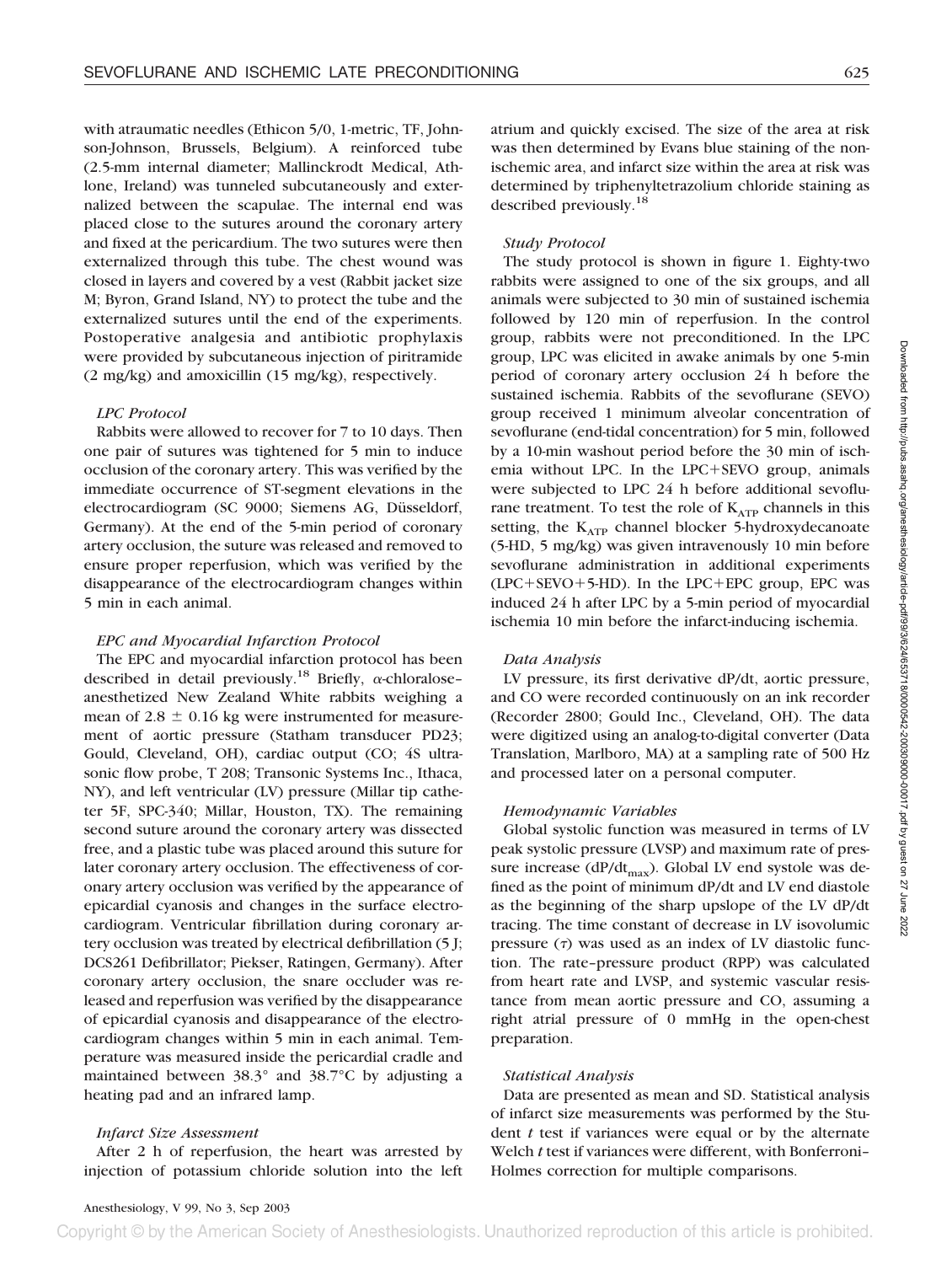

**Fig. 1. Experimental protocol. EPC ischemic early preconditioning; 5-HD 5-hydroxydecanoate (5 mg/kg); LPC ischemic late preconditioning; occ. coronary artery occlusion; SEVO sevoflurane application.**

Statistical analysis of hemodynamic measurements was performed by two-way repeated measures ANOVA for time and treatment (experimental group) effects. If an overall significance between groups was found, comparison was done for each time point using one-way ANOVA followed by the Student *t* test with Bonferroni–Holmes correction for multiple comparisons. Time effects within each group were analyzed by repeated-measures ANOVA followed by the Dunnett *post hoc* test with the baseline value as the reference time point. Changes were considered significant at a value of  $P \leq 0.05$ .

# **Results**

A total of 82 animals were used. Nine animals died of ventricular fibrillation during coronary artery occlusion. In the remaining 73 animals, complete data sets were obtained (control group,  $n = 14$ ; LPC,  $n = 15$ ; SEVO,  $n = 15$ ; LPC+SEVO,  $n = 10$ ; LPC+SEVO+5-HD,  $n = 10$ ;  $LPC+EPC$ ,  $n = 9$ ).

#### *Hemodynamic Function*

The hemodynamic variables are summarized in table 1 and figure 2. During baseline recordings, there were no

significant differences between groups in LVSP, CO, or heart rate. Consequently, RPP, a major determinant of myocardial oxygen consumption, was not significantly different between groups during baseline. The intravenous bolus administration of 5-HD did not change hemodynamics. The 5-min period of ischemia for induction of EPC led to a decrease of LVSP by 8% and CO by 10%. Sevoflurane inhalation reduced LVSP by a mean of 6% and led to an increase of CO by 12%. Systemic vascular resistance was reduced by 17% in the three sevofluranetreated groups during sevoflurane inhalation. During the 10-min washout of sevoflurane and during the 10-min reperfusion after EPC, all hemodynamic variables recovered and were not significantly different from baseline. Coronary artery occlusion was accompanied by a reduction of LVSP (by a mean of 7%),  $dP/dt_{max}$  (by a mean of 16%), and CO (by a mean of 10%) in all groups (table 1 and fig. 2). RPP did not differ significantly between groups. With regard to LV relaxation,  $\tau$  increased by 24% and LV end-diastolic pressure by  $6 \pm 5$  mmHg (all values at 25 min of ischemia). After 2 h of reperfusion, LVSP and  $dP/dt_{max}$  were reduced in all groups, still reflecting impaired myocardial contractile function at the end of the experiments. RPP was reduced by a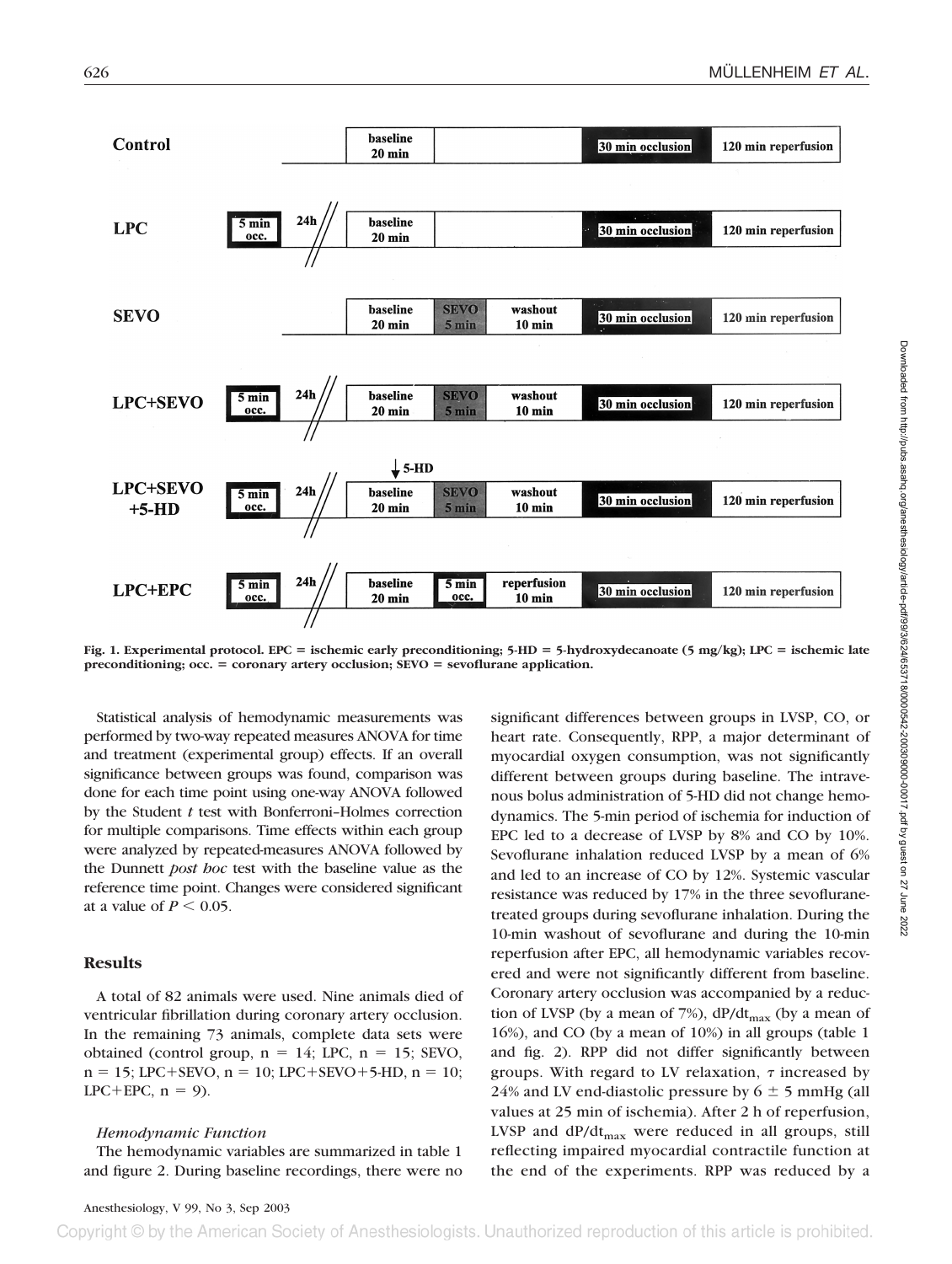|  |  |  | Table 1. Hemodynamic Variables |
|--|--|--|--------------------------------|
|--|--|--|--------------------------------|

|                                             | <b>Baseline</b> | SEVO/EPC        | Washout/<br>Reperfusion | Coronary Occlusion |                 | Reperfusion     |                 |                              |
|---------------------------------------------|-----------------|-----------------|-------------------------|--------------------|-----------------|-----------------|-----------------|------------------------------|
|                                             | 0               | 5               | 15                      | 5                  | 25              | 5               | 30              | 120                          |
| LVEDP, mmHq                                 |                 |                 |                         |                    |                 |                 |                 |                              |
| Control                                     | $5.4 \pm 5.2$   | $5.5 \pm 5.7$   | $6.7 \pm 5.9$           | $10.0 \pm 7.6$     | $9.1 \pm 5.2$   | $9.6 \pm 5.6$   | $8.4 \pm 5.2$   | $8.1 \pm 5.1$                |
| <b>LPC</b>                                  | $5.1 \pm 3.2$   | $5.2 \pm 3.1$   | $6.6 \pm 2.9$           | $9.5 \pm 7.7$      | $13.7 \pm 8.2$  | $13.2 \pm 8.3$  | $12.9 \pm 10.4$ | $13.2 \pm 8.9$               |
| <b>SEVO</b>                                 | $3.9 \pm 3.5$   | $4.4 \pm 4.0$   | $5.1 \pm 4.9$           | $5.9 \pm 5.0$      | $7.3 \pm 6.1$   | $7.1 \pm 5.8$   | $6.5 \pm 5.4$   | $5.9 \pm 4.4$                |
| LPC+SEVO                                    | $2.7 \pm 1.8$   | $7.4 \pm 6.4$   | $8.4 \pm 4.7$           | $7.5 \pm 4.6$      | $7.3 \pm 4.6$   | $8.8 \pm 8.2$   | $4.8 \pm 4.3$   | $6.2 \pm 4.5$                |
| $LPC+SEVO+5-HD$                             | $5.2 \pm 3.7$   | $7.0 \pm 4.7$   | $7.0 \pm 4.2$           | $9.1 \pm 6.0$      | $7.7 \pm 4.2$   | $9.3 \pm 3.9$   | $7.7 \pm 3.8$   | $10.0 \pm 6.9$               |
| $LPC + EPC$                                 | $3.1 \pm 1.8$   | $6.6 \pm 5.7$   | $4.3 \pm 2.5$           | $8.5 \pm 7.7$      | $9.2 \pm 7.7$   | $10.3 \pm 6.6$  | $7.7 \pm 5.0$   | $6.8 \pm 4.4$                |
| $dP/dt_{\text{max}}$ , mmHg s <sup>-1</sup> |                 |                 |                         |                    |                 |                 |                 |                              |
| Control                                     | 4538 1588       | 4671 1536       | $4956 \pm 1555$         | $4075 \pm 1348$    | $3907 \pm 1580$ | $3339 \pm 1557$ | $4003 \pm 1621$ | $2995 \pm 1243$              |
| <b>LPC</b>                                  | $3906 \pm 1370$ | $4025 \pm 1406$ | $4087 \pm 1250$         | $3514 \pm 1104$    | $3269 \pm 984$  | $2729 \pm 1082$ | $2720 \pm 1015$ | $2257 \pm 976$ *             |
| <b>SEVO</b>                                 | $4228 \pm 1730$ | $3633 \pm 1744$ | $4385 \pm 1694$         | $3424 \pm 1197$    | $3528 \pm 1332$ | $2989 \pm 1271$ | $3300 \pm 1413$ | $2255 \pm 1025$ <sup>*</sup> |
| LPC+SEVO                                    | $4231 \pm 1269$ | $3347 \pm 1500$ | $4579 \pm 1119$         | $3480 \pm 1322$    | $3278 \pm 1284$ | $3004 \pm 1276$ | $3006 \pm 1193$ | $2391 \pm 1141*$             |
| $LPC+SEVO+5-HD$                             | $4599 \pm 1540$ | $3887 \pm 1420$ | $4942 \pm 1516$         | $3314 \pm 1517$    | $3352 \pm 1451$ | $3180 \pm 1246$ | $3534 \pm 1121$ | $2710 \pm 972$               |
| $LPC + EPC$                                 | $4122 \pm 1031$ | $3351 \pm 1262$ | $3982 \pm 1364$         | $3673 \pm 1403$    | $3484 \pm 1420$ | $3402 \pm 1331$ | $4267 \pm 959$  | $3792 \pm 1056$              |
| SVR, mmHg min <sup>-1</sup> l               |                 |                 |                         |                    |                 |                 |                 |                              |
| Control                                     | $402 \pm 117$   | $403 \pm 110$   | $405 \pm 107$           | $445 \pm 159$      | $413 \pm 110$   | $406 \pm 118$   | $394 \pm 93$    | $376 \pm 141$                |
| <b>LPC</b>                                  | $347 \pm 94$    | $355 \pm 89$    | $365 \pm 87$            | $396 \pm 84$       | $414 \pm 141$   | $343 \pm 76$    | $358 \pm 101$   | $331 \pm 115$                |
| <b>SEVO</b>                                 | $412 \pm 156$   | $347 \pm 161$   | $404 \pm 171$           | $415 \pm 126$      | $420 \pm 175$   | $383 \pm 139$   | $386 \pm 150$   | $328 \pm 115$                |
| LPC+SEVO                                    | $407 \pm 116$   | $345 \pm 104$   | $437 \pm 122$           | $438 \pm 127$      | $391 \pm 83$    | $347 \pm 51$    | $334 \pm 64$    | $327 \pm 77$                 |
| $LPC+SEVO+5-HD$                             | $367 \pm 99$    | $293 \pm 64$    | $373 \pm 85$            | $384 \pm 179$      | $310 \pm 40$    | $305 \pm 55$    | $304 \pm 48$    | $305 \pm 91$                 |
| $LPC + EPC$                                 | $364 \pm 96$    | $379 \pm 123$   | $366 \pm 78$            | $396 \pm 103$      | $425 \pm 190$   | $356 \pm 104$   | $408 \pm 144$   | $379 \pm 91$                 |

Data are mean  $+$  SD.

 $dp/dt_{max}$  = maximum rate of increase in left ventricular pressure; EPC = early preconditioning; 5-HD = 5-hydroxydecanoate; LPC = late preconditioning; LVEDP  $=$  left ventricular end-diastolic pressure; RPP  $=$  rate pressure product; SEVO  $=$  sevoflurane; SVR  $=$  systemic vascular resistance;  $\tau =$  time constant of decrease in isovolumic left ventricular pressure.

 $P < 0.05$  compared with baseline.

mean of 21%. LV end-diastolic pressure remained increased by a mean of  $4.4 \pm 3.0$  mmHg at the end of the experiments.

#### *Infarct Size*

Mean LV dry weight was  $0.79 \pm 0.19$  g, with no significant differences between groups (data from individual groups are given in table 2 and fig. 3). The ischemic–reperfused area (area at risk) was  $0.39 \pm 0.18$  g and constituted 50.6  $\pm$  21.2% of the left ventricle, with no significant differences between groups.

Infarct size in percentage of the size of the area at risk was reduced from  $45 \pm 16\%$  (mean  $\pm$  SD, control) to  $27 \pm 11\%$  by LPC (*P* < 0.001) and to 27  $\pm$  17% by sevoflurane ( $P = 0.001$ ). Additional sevoflurane administration after LPC (LPC-SEVO) led to a further infarct size reduction to  $14 \pm 8\%$  ( $P = 0.003$  *vs.* LPC;  $P = 0.032$ *vs.* SEVO), similar to the combination of LPC and EPC  $(12 \pm 8\%)$ ;  $P =$  NS *vs.* LPC+SEVO). Enhanced cardioprotection induced by LPC-SEVO was abolished by the  $K_{ATP}$  blocker 5-HD (LPC+SEVO+5-HD, 41  $\pm$  19%,  $P = 0.001$  *vs.* LPC+SEVO).

#### **Discussion**

The main finding of our study is that sevofluraneinduced preconditioning confers additional cardioprotection after LPC in the rabbit heart *in vivo*. Opening of  $K_{ATP}$  channels is a key mechanism in this new setting.

In the present investigation, pretreatment with 1 minimum alveolar concentration of end-tidal sevoflurane for 5 min before the prolonged ischemia reduces infarct size by 40% in comparison with controls. In a former study performed in our laboratory using the same experimental animal model, anesthetic regimen, duration of ischemia (30 min), and reperfusion (2 h), one 5-min period of ischemic preconditioning reduced infarct size by 47%.18 Thus, we could confirm the results of previous studies that pretreatment with sevoflurane,  $13-15,19,20$  as with other volatile anesthetics,  $9-12$  mimics the cardioprotective effects of EPC. However, nothing was known about the potential interaction between anesthetic-induced EPC and LPC. For patients with coronary artery disease, LPC might be the more important mechanism, because LPC-induced cardioprotection is long-lasting (2 to 3 days).<sup>2</sup> LPC may contribute to the better outcome of patients with repetitive angina. $3$  In this context, it would be interesting to know whether anesthetic-induced preconditioning may confer additional cardioprotection when the myocardium is already in a protected state after LPC.

Therefore, the present study investigated a possible interaction of LPC and sevoflurane-induced preconditioning and the involvement of  $K_{ATP}$  channel opening in the rabbit heart *in vivo*. All experiments were per-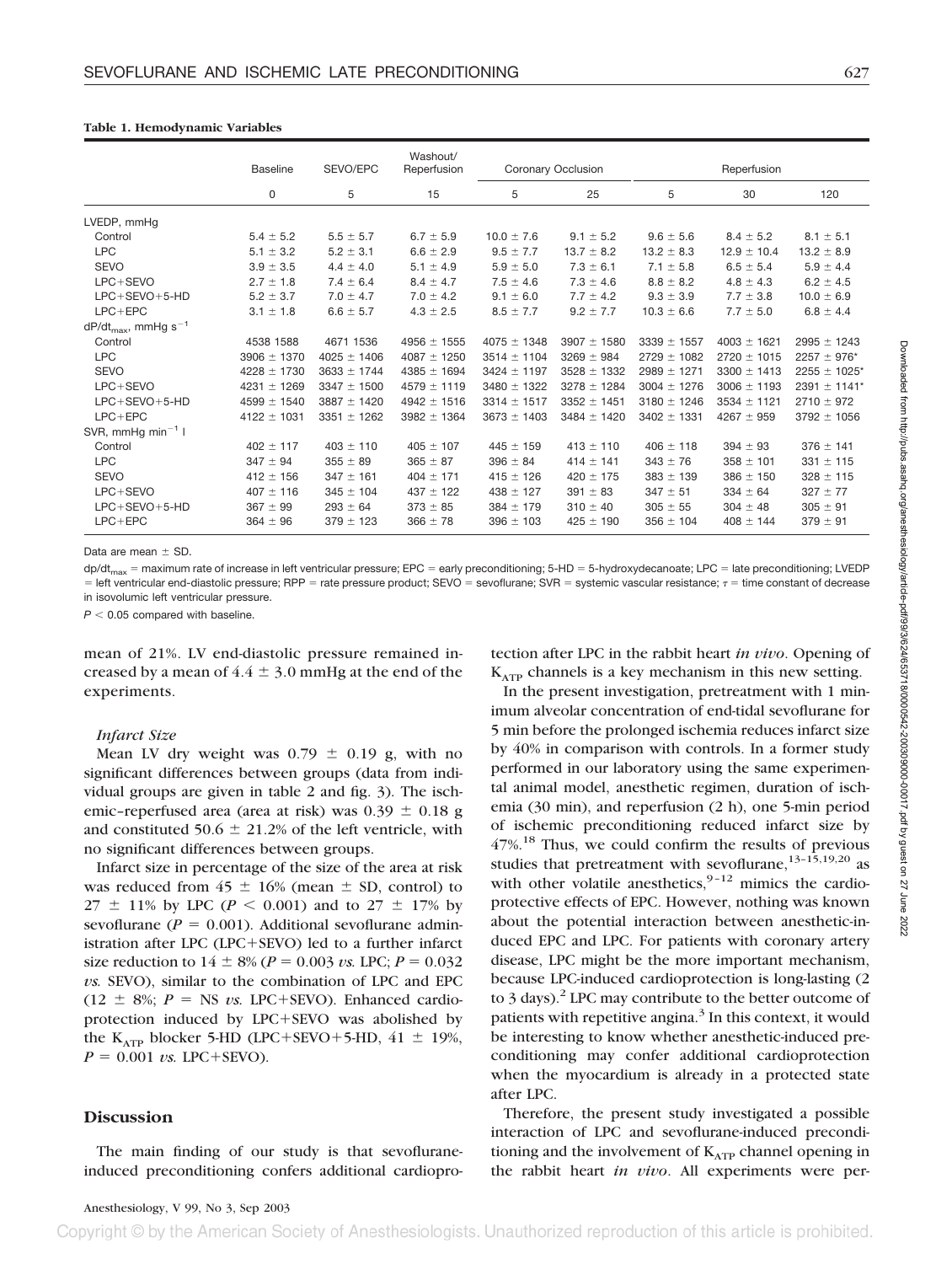

**Fig. 2. Line plot showing the time course of heart rate, cardiac output, and left ventricular peak systolic pressure (LVSP) during experiments in the control, late preconditioning (LPC), sevoflurane (SEVO), LPC**-**SEVO, LPC**-**SEVO**-**5-hydroxydecanoate (LPC**-**SEVO**-**5-HD), and LPC**-**early ischemic preconditioning (LPC**-**EPC) groups. Data are mean SD. †***P* **< 0.05** *versus* **baseline conditions.**

formed during anesthesia with  $\alpha$ -chloralose. This type of anesthesia maintains near-normal cardiovascular reflexes comparable to the awake state and is a classic anesthetic for physiologic and pharmacologic experiments. $^{21}$  A recent study by Zaugg *et al*. <sup>22</sup> reported that the main metabolite of  $\alpha$ -chloralose, 2,2,2-trichloroethanol, potentiates the mitochondrial  $K_{ATP}$  channel-opening effect of

**Table 2. Weights and Size of Area at Risk**

diazoxide. However, in contrast to volatile or intravenous anesthetics, which may induce<sup>9,13</sup> or block  $EPC^{18}$ and LPC,<sup>23</sup> a preconditioning effect of  $\alpha$ -chloralose *in vivo* has not been described thus far.

One potential mechanism for the additive cardioprotection of LPC and sevoflurane-induced preconditioning could have been an incomplete activation of the LPC mechanism. However, this simple explanation seems highly unlikely: first, in the present study, LPC led to a similar strong infarct size reduction, as in a previous study performed in our laboratory<sup>17</sup> and in studies by others.24,25 Second, Baxter *et al.* demonstrated that one 5-min period of coronary artery occlusion already induces maximal cardioprotection.<sup>24</sup> We have recently confirmed this finding using the same animal preparation and experimental conditions as in this study by demonstrating that repeated cycles of preconditioning ischemia (5  $\times$  4 min) do not further increase LPC-mediated cardioprotection compared with one 5-min cycle.<sup>26</sup> Thus, the interaction of LPC and sevoflurane-induced preconditioning seems to be more complex. To explain it, one might first consider the key steps in the signal transduction pathways of both preconditioning mechanisms. Although the exact mechanisms underlying the cardioprotective effects of sevoflurane-induced preconditioning are unknown, opening of  $K_{ATP}$  channels is a key step in the signal transduction cascade. Administration of a K<sub>ATP</sub> channel blocker before volatile anesthetic exposure is reported to block preconditioning induced not only by sevoflurane<sup>13,14,19</sup> but also by isoflurane<sup>9,27-30</sup> and desflurane.<sup>11</sup> Opening of  $K_{ATP}$  channels is important not only for the cardioprotective effects of sevoflurane but also for its cerebral<sup>31</sup> and coronary<sup>32</sup> vasodilatory effects. Furthermore, sevoflurane preconditioning has been shown to reduce  $Ca^{2+}$  loading while augmenting contractile responsiveness to  $Ca^{2+}$  and improving postischemic cardiac function. These effects were also blocked by previous administration of a  $K_{ATP}$ channel blocker.<sup>15</sup> Two studies recently investigated the effects of sevoflurane on mitochondrial  $K_{ATP}$  channel opening using the autofluorescence of flavoproteins as an index of mitochondrial  $K_{ATP}$  channel activity: Kohro *et al*. <sup>33</sup> reported that sevoflurane induces a dose-dependent increase of flavoprotein oxidation, indicating in-

|                    | Control         | LPC.            | <b>SEVO</b>       | $LPC+SEVO$        | $LPC+SEVO+5-HD$ | $LPC + EPC$     |
|--------------------|-----------------|-----------------|-------------------|-------------------|-----------------|-----------------|
| Body weight, g     | $2789 \pm 191$  | $2778 \pm 120$  | $2777 \pm 204$    | $2827 \pm 119$    | $2811 \pm 127$  | $2771 \pm 259$  |
| LV weight, g       | $0.76 \pm 0.09$ | $0.80 \pm 0.28$ | $0.82 \pm 0.16$   | $0.87 \pm 0.26$   | $0.80 \pm 0.11$ | $0.71 \pm 0.07$ |
| Area at risk, q    | $0.36 \pm 0.10$ | $0.41 \pm 0.17$ | $0.38 \pm 0.2$    | $0.40 \pm 0.24$   | $0.39 \pm 0.20$ | $0.45 \pm 0.19$ |
| Area at risk/LV, % | $48.0 \pm 15.2$ | $54.4 \pm 25.3$ | $46.9 \pm 21.6$   | $45.6 \pm 16.3$   | $47.7 \pm 21.3$ | $63.2 \pm 25.2$ |
| Infarct size, q    | $0.18 \pm 0.08$ | $0.11 \pm 0.07$ | $0.10 \pm 0.10^*$ | $0.06 \pm 0.05$ § | $0.16 \pm 0.12$ | $0.05 \pm 0.05$ |

Data are mean  $\pm$  SD. EPC = early preconditioning; 5-HD = 5-hydroxydecanoate; LPC = late preconditioning; LV = left ventricle; SEVO = sevoflurane. \* *P* 0.039 compared with Control group; † *P* 0.026 compared with Control group; ‡ *P* 0.024 compared with LPC-SEVO group; § *P* 0.046 compared with LPC group.

#### Anesthesiology, V 99, No 3, Sep 2003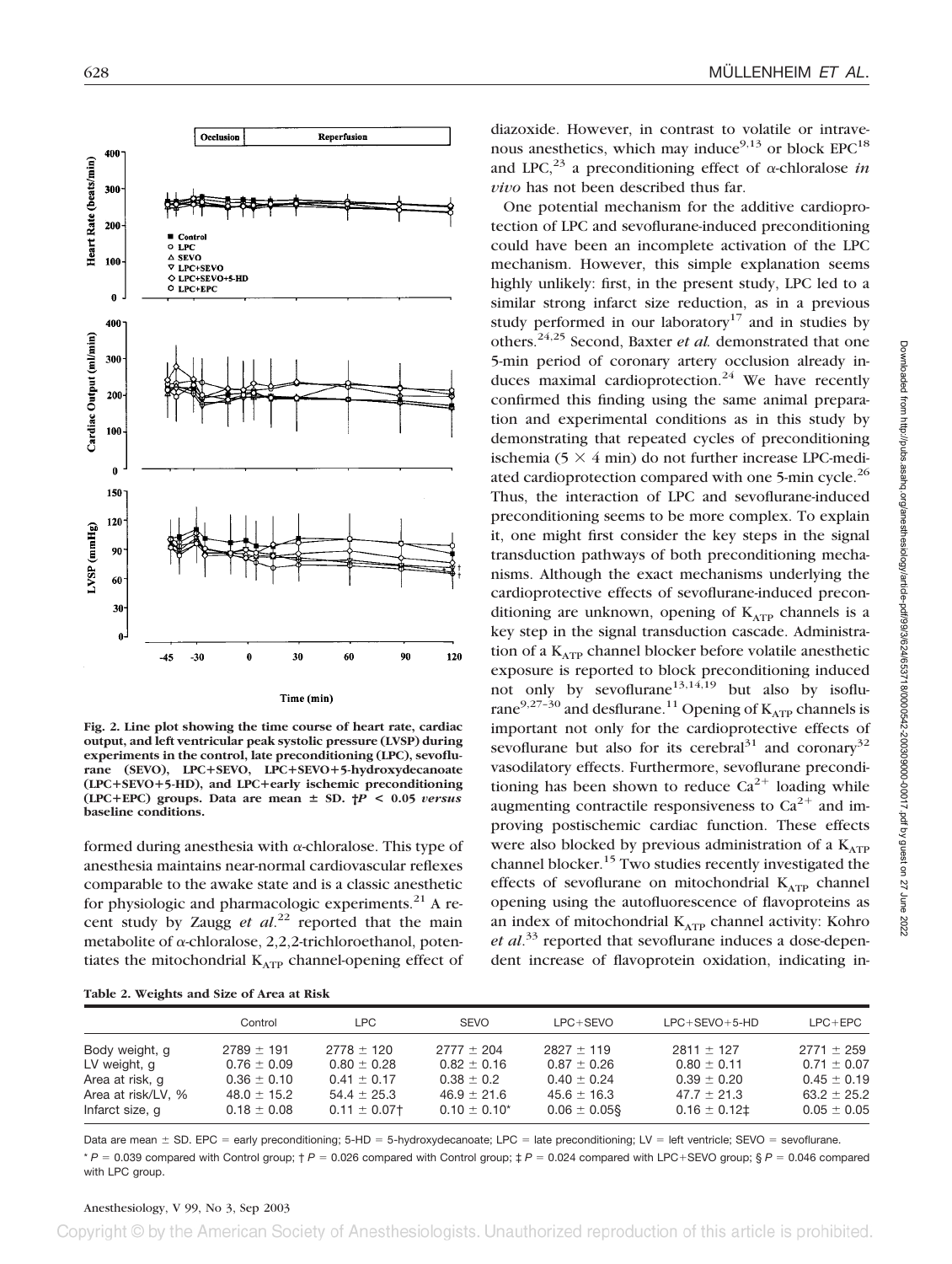

**Fig. 3. Infarct size as a percentage of the area at risk in the control, late preconditioning (LPC), sevoflurane (SEVO), LPC**-**SEVO, LPC**-**SEVO**-**5-hydroxydecanoate (LPC**-**SEVO**-**5-HD), and LPC**-**early ischemic preconditioning (LPC**-**EPC) groups.** *Open symbols* **single data points,** *filled*  $symbols$ symbols = mean  $\pm$  SD.

creased opening of mitochondrial  $K_{ATP}$  channels. Zaugg *et al*. <sup>34</sup> demonstrated that sevoflurane enhances diazoxide-mediated activation of mitochondrial  $K_{ATP}$  channels.

The signal transduction cascade of LPC is also not fully understood, but the NO hypothesis proposed by Bolli *et al*. <sup>8</sup> is now well accepted: the preconditioning ischemia induces increased production of NO by the endothelial NO synthase and reactive oxygen species, which in turn activate a signal transduction cascade consisting of protein kinase C and tyrosine kinase, finally resulting in increased transcription of the inducible NO synthase gene and increased NO production during the sustained ischemia. Sasaki *et al.*<sup>35</sup> provided direct evidence that NO enhances  $K_{ATP}$  channel activity in cardiac myocytes. In fact, opening of  $K_{ATP}$  channels is a key mechanism not only in ischemia- and anesthetic-induced EPC but also in LPC.17

In the present investigation, the enhanced cardioprotection induced by the combination of LPC and sevoflurane-induced preconditioning was not different compared with the combination of LPC and EPC. The differences in infarct size were not caused by differences in area at risk sizes, temperature, or hemodynamic parameters during ischemia and reperfusion. Our results show that  $K_{ATP}$  channel opening is also critically important in the interaction of LPC and sevoflurane-induced preconditioning. Administration of the  $K_{ATP}$  channel blocker 5-HD before sevoflurane exposure blocks the additive cardioprotective effects of LPC and sevofluraneinduced preconditioning. In a previous study performed in our laboratory using the same experimental model and infarct size protocol, 5-HD itself did not affect infarct size. $17$  To explain the positive interaction, an attractive hypothesis is that LPC increases NO release during the infarct-inducing ischemia.<sup>8</sup> This would lead to an increased open-state probability of  $K_{ATP}$  channels,<sup>35</sup> which could be further augmented by sevoflurane-induced preconditioning. Although the relative contribution of mitochondrial *versus* sarcolemmal  $K_{ATP}$  channels during anesthetic- and ischemia-induced preconditioning is currently still a matter of debate, there is considerable evidence that 5-HD is a selective inhibitor of the mitochondrial  $K_{ATP}$  channel.<sup>36</sup> Thus, we propose that the additive protective effects may be triggered and/or mediated by mitochondrial rather than sarcolemmal  $K_{ATP}$  channel opening. At present, there is still no clear indication of how mitochondrial K<sub>ATP</sub> channel opening may protect ischemic tissue. However, opening of  $K_{ATP}$  channels is no longer believed to be the end effector mediating the cardioprotective effects of preconditioning but rather may act as a trigger by activating different downstream kinases, such as protein kinase C and tyrosine kinases. $37$ Thus, another possible explanation for the observed additive cardioprotection of LPC and sevoflurane-induced preconditioning in the present study may be the interaction of phosphorylating enzymes, such as protein kinase C, which may regulate  $K_{ATP}$  channel activity<sup>38</sup> or is activated by  $K_{ATP}$  channel opening.<sup>39</sup> In fact, activation of protein kinase C is involved in the signal transduction cascade of both  $LPC^{25}$  and volatile anesthetic-induced preconditioning with isoflurane,  $34,40$ sevoflurane,  $34$  and halothane.<sup>10</sup> Although there is no direct evidence that sevoflurane preconditioning enhances protein kinase C activity, sevoflurane has been shown to stimulate inositol triphosphate-3 production in skeletal muscle.<sup>41</sup> Inositol triphosphate-3 release has been shown to activate protein kinase  $C<sup>42</sup>$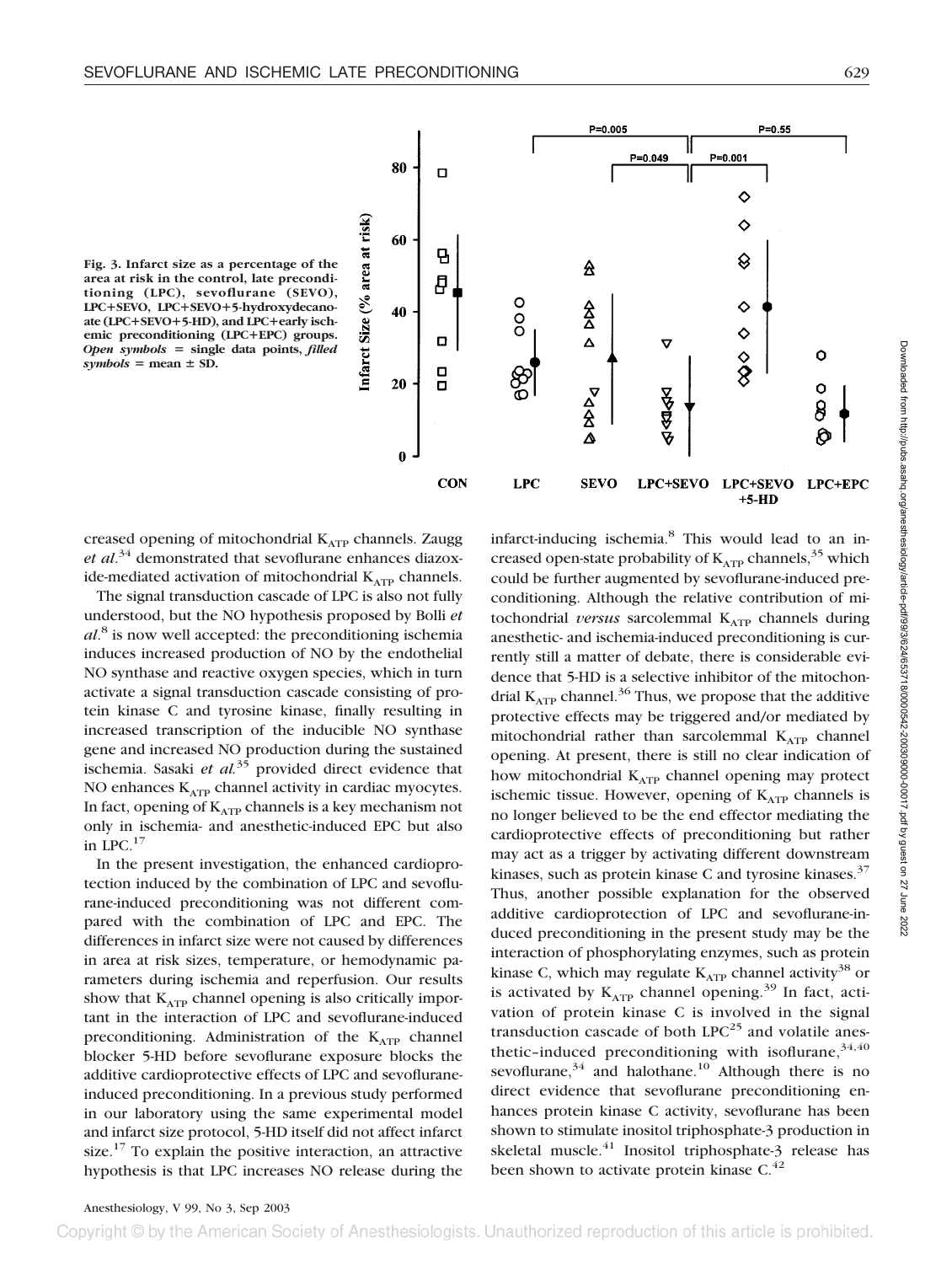The cardioprotection induced by sevoflurane preconditioning not only occurs in cardiac myocytes but also extends to the endothelium of the coronary vasculature.<sup>14</sup> Sevoflurane pretreatment improves coronary vasodilation and increases NO production depending on the opening of  $K_{ATP}$  channels.<sup>14</sup> NO inhibits leukocyte adhesion and migration into reperfused tissues,  $43$ thereby preventing the postischemic "no reflow" phenomenon. Although a protective effect of LPC on endothelial injury has not been described so far, it is possible that the increase of NO release caused by the combination of LPC and sevoflurane-induced preconditioning leads to enhanced endothelial protection with consecutive reduced myocardial necrosis.

In the present investigation, the significant reduction in infarct size induced by the combination of LPC and sevoflurane preconditioning was not accompanied by a better functional recovery, suggesting that stunning occurred in a much larger area of the LV than the infarcted area. This is in contrast to other studies in which a protective effect of sevoflurane-induced preconditioning or LPC against myocardial stunning was observed.<sup>15,20,44</sup> However, our result is in line with a study performed by Cohen *et al.*<sup>45</sup> in which the enhanced functional recovery resulting from infarct size reduction by preconditioning becomes apparent as early as 1 to 3 days later. Furthermore, the absolute difference in infarct size (in grams) between the LPC-SEVO and the other groups is small in comparison with total LV mass, thereby reducing the influence of infarct size reduction on global myocardial function.

Myocardial ischemic preconditioning is still a laboratory-based phenomenon that has not been documented conclusively in patients. However, some *in vitro* and *in vivo* evidence of ischemic preconditioning in humans exists,  $3,4,46$  and there are several possible clinical scenarios in which ischemic preconditioning might occur, *e.g.*, unstable angina preceding myocardial infarction $3$  or percutaneous transluminal coronary angioplasty.47 There is also strong evidence that anesthetic-induced preconditioning also exists in human myocardium, $30$  even under clinical conditions.12

Our findings of additive cardioprotective effects of LPC and anesthetic-induced EPC suggest that the preexisting cardioprotection after angina<sup>3</sup> may be further enhanced by the use of routinely administered volatile anesthetics.

#### **References**

1. Murry CE, Jennings RB, Reimer KA: Preconditioning with ischemia: A delay of lethal cell injury in ischemic myocardium. Circulation 1986; 74:1124–36 2. Bolli R: The late phase of preconditioning. Circ Res 2000; 87:972–83

3. Kloner RA, Shook T, Antman EM, Cannon CP, Przyklenk K, Yoo K, McCabe CH, Braunwald E, TIMI-9B investigators: Prospective temporal analysis of the

onset of preinfarction angina versus outcome. Circulation 1998; 97:1042–5 4. Yellon DM, Alkhulaifi AM, Pugsley WB: Preconditioning the human myocardium. Lancet 1993; 342:276–7

5. Dana A, Jonassen AK, Yamashita N, Yellon DM: Adenosine A<sub>1</sub> receptor activation induces delayed preconditioning in rats mediated by manganese superoxide dismutase. Circulation 2000; 101:2841–8

6. McPherson BC, Yao ZH: Morphine mimics preconditioning via free radical signals and mitochondrial  $K_{ATP}$  channels in myocytes. Circulation 2001; 103: 290–5

7. Fryer RM, Hsu AK, Eells JT, Nagase H, Gross GJ: Opioid-induced second window of cardioprotection: Potential role of mitochondrial  $K_{\text{ATP}}$  channels. Circ Res 1999; 84:846–51

8. Bolli R, Dawn B, Tang XL, Qiu Y, Ping P, Xuan YT, Jones WK, Takano H, Guo Y, Zhang J: The nitric oxide hypothesis of late preconditioning. Basic Res Cardiol 1998; 93:325–38

9. Kersten JR, Schmeling TJ, Hettrick DA, Pagel PS, Gross GJ, Warltier DC:Mechanism of myocardial protection by isoflurane. ANESTHESIOLOGY 1996; 85:794–807

10. Cope DK, Impastato WK, Cohen MV, Downey JM: Volatile anesthetics protect the ischemic rabbit myocardium from infarction. ANESTHESIOLOGY 1997; 86:699–709

11. Toller WG, Gross ER, Kersten JR, Pagel PS, Gross GJ, Warltier DC: Sarcolemmal and mitochondrial adenosine triphosphate-dependent potassium channels: Mechanism of desflurane-induced cardioprotection. ANESTHESIOLOGY 2000; 92:1731–9

12. Belhomme D, Peynet J, Louzy M, Launay JM, Kitakaze M, Menasché P: Evidence for preconditioning by isoflurane in coronary artery bypass graft surgery. Circulation 1999; 100:340–4

13. Toller WG, Kersten JR, Pagel PS, Hettrick DA, Warltier DC: Sevoflurane reduces myocardial infarct size and decreases time threshold for ischemic preconditioning in dogs. ANESTHESIOLOGY 1999; 91:1437–46

14. Novalija E, Fujita S, Kampine JP, Stowe DF: Sevoflurane mimics ischemic preconditioning effects on coronary flow and nitric oxide release in isolated hearts. ANESTHESIOLOGY 1999; 91:701–12

15. An J, Varadarajan SG, Novalija E, Stowe DF: Ischemic and anesthetic preconditioning reduces cytosolic  $[Ca^{2+}]$  and improves  $Ca^{2+}$  responses in intact hearts. Am J Physiol 2001; 281:H1508–23

16. Gross GJ, Fryer RM: Sarcolemmal versus mitochondrial ATP-sensitive K channels and myocardial preconditioning. Circ Res 1999; 84:973–9

17. Müllenheim J, Schlack W, Fräßdorf J, Heinen A, Preckel B, Thämer V: Additive cardioprotective effects of late and early ischaemic preconditioning are mediated by opening of KATP-channels. Eur J Physiol 2001; 442:178-87

18. Müllenheim J, Fräßdorf J, Preckel B, Thämer V, Schlack W: Ketamine but not S(+)-ketamine blocks ischemic preconditioning in rabbit hearts in vivo. ANESTHESIOLOGY 2001; 94:630–6

19. Mathur S, Farhangkhgoee P, Karmazyn M: Cardioprotective effects of propofol and sevoflurane in ischemic and reperfused myocardium. ANESTHESIOL-OGY 1999; 91:1349–60

20. Coetzee JF, Le Roux PJ, Genade S, Lochner A: Reduction of postischemic contractile dysfunction of the isolated rat heart by sevoflurane: Comparison with halothane. Anesth Analg 2000; 90:1089–97

21. Armstrong GG, Porter H, Langston JB: Alteration of carotid occlusion response by anesthesia. Am J Physiol 1961; 201:897–900

22. Zaugg M, Lucchinetti E, Spahn DR, Pasch T, Garcia C, Schaub MC: Differential effects of anesthetics on mitochondrial  $K_{ATP}$  channel activity and cardiomyocyte protection. ANESTHESIOLOGY 2002; 97:15–23

23. Müllenheim J, Rulands R, Wietschorke T, Frassdorf J, Preckel B, Schlack W: Late preconditioning is blocked by racemic ketamine, but not by  $S(+)$ -ketamine. Anesth Analg 2001; 93:265–70

24. Baxter GF, Goma FM, Yellon DM: Characterisation of the infarct-limiting effect of delayed preconditioning: Timecourse and dose-dependency studies in rabbit myocardium. Basic Res Cardiol 1997; 92:159–67

25. Ping P, Takano H, Zhang J, Tang XL, Qiu Y, Li RC, Banerjee A, Dawn B, Balafonova Z, Bolli R: Isoform-selective activation of protein kinase C by nitric oxide in the heart of conscious rabbits. Circ Res 1999; 84:587–604

26. Müllenheim J, Ebel D, Schlack W, Thämer V: Repeated cycles of ischaemia are not more effective in inducing late preconditioning than one 5-min cycle. Eur J Physiol 2002; 443:296

27. Ismaeil MS, Tkachenko I, Gamperl AK, Hickey RF, Cason BA: Mechanisms of isoflurane-induced myocardial preconditioning in rabbits. ANESTHESIOLOGY 1999; 90:812–21

28. Piriou V, Chiari P, Knezynski S, Bastien O, Loufoua J, Lehot JJ, Foex P, Annat G, Ovize M: Prevention of isoflurane-induced preconditioning by 5-hydroxydecanoate and gadolinium. ANESTHESIOLOGY 2000; 93:756–64

29. Kersten JR, Schmeling TJ, Pagel PS, Gross GJ, Warltier DC: Isoflurane mimics ischemic preconditioning via activation of  $K_{ATP}$ -channels: Reduction of myocardial infarct size with an acute memory phase. ANESTHESIOLOGY 1997; 87: 361–70

30. Roscoe AK, Christensen JD, Lynch C III: Isoflurane, but not halothane, induces protection of human myocardium via adenosine  $A_1$  receptors and adenosine triphosphate-sensitive potassium channels. ANESTHESIOLOGY 2000; 92:1692– 701

31. Iida H, Ohata H, Iida M, Watanabe Y, Dohi S: Isoflurane and sevoflurane induce vasodilation of cerebral vessels via ATP-sensitive  $K^+$  channel activation. ANESTHESIOLOGY 1998; 89:954–60

32. Crystal GJ, Zhou X, Gurevicius J, Czinn EA, Salem MR, Alam S, Piotrowski